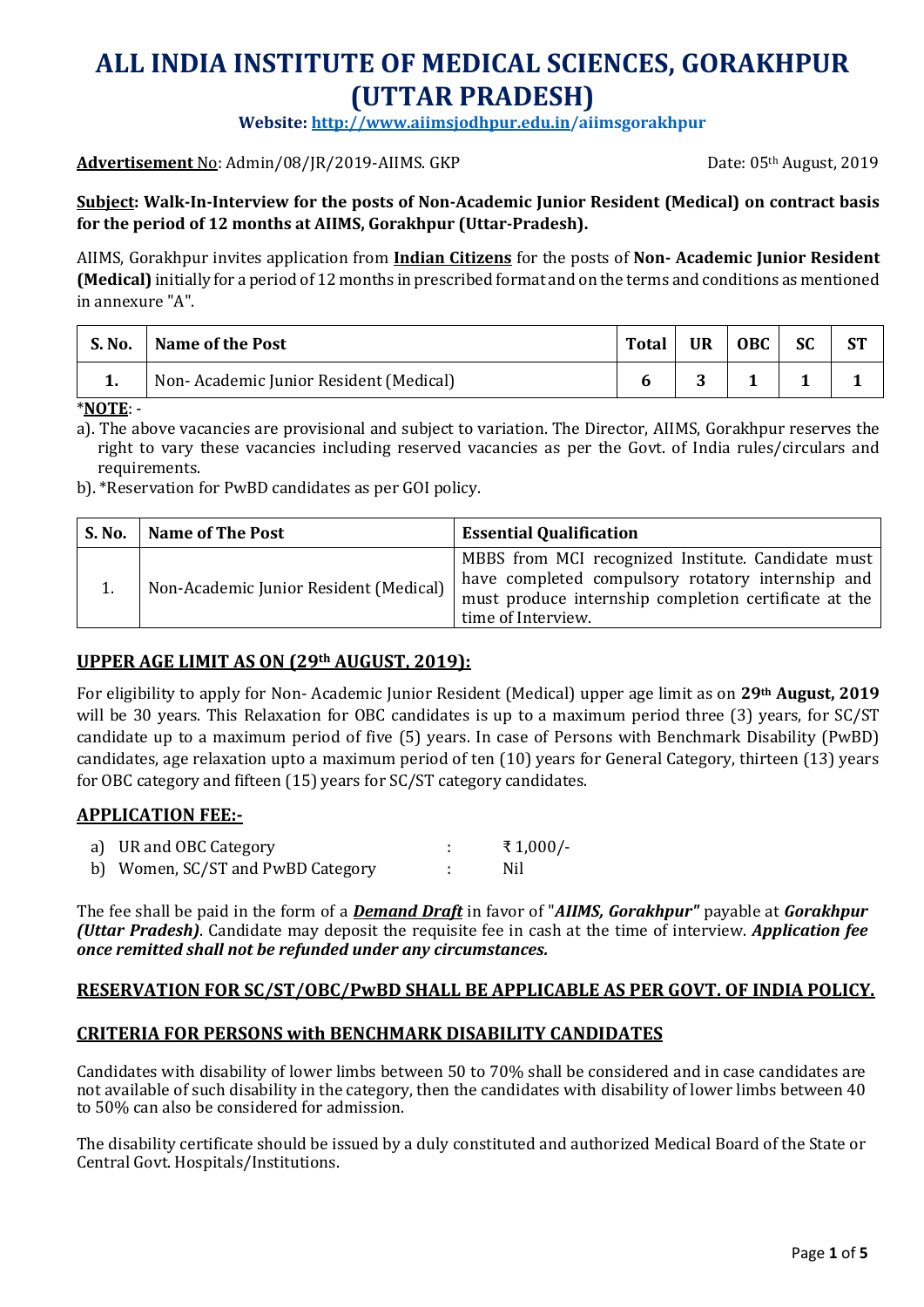**Note:** All candidates, who want to get benefit of reservation/age relaxation/ exemption of fee, should enclose a copy of certificate issued by competent authority in support of their claim.

Candidate applying in OBC/SC/ST Category, must possess the caste certificate issued by competent authority, valid for admission/Job in Central Govt. Institutions issued before the date of interview, failing which **he/she shall not be allowed to appear in interview for the same category.** However, he/she can be treated as UR Candidate.

**OBC certificate must have been issued in last one year. In case of OBC candidate, He/She should belong to non-creamy layer of Central List of OBC.**

**In case candidate fails to produce valid Central OBC certificate for admission / Job in Central Government Institution or issued within one year at the time of interview / document verification his candidature will stand cancelled.**

#### **DATE & VENUE**

**Walk-In-Interview will be conducted on 29th August, 2019 (10:00am) at AIIMS Gorakhpur (Uttar Pradesh).**

#### **REPORTING DATE and TIME FOR CANDIDATE(s)**

**29th AUGUST, 2019 (09:00am)**

#### **SELECTION PROCEDURE**

The selection will be on the basis of the interview. The list of selected candidates will be uploaded on website. Candidates are advised to check the Institute website regularly for information.

#### **DOCUMENTS TO BE PRODUCED IN ORIGINAL AT THE TIME OF INTERVIEW**

#### *The Candidate should bring* **following** *original documents and one set of self attested photocopies at the time of Interview with application form:-*

- i. Identity Proof (PAN Card, Passport, Driving License, Voter Card, Aadhar Card etc.)
- ii. Address Proof (Ration Card, Passport, Driving License, Aadhar Card etc.).
- iii. Certificate showing Date of Birth. (10th Certificate/Birth Certificate). *No Age relaxation would be available to SC/ST/OBC candidates applying for unreserved vacancies.*
- iv. Four recent passport size photographs.
- *v. Photocopies of PAN Card and Bank Passbook (At the time of Joining for only selected candidates).*
- vi. Class 10th & 12th Marksheet and Certificates.
- vii. MBBS Mark sheets & Degree.
- viii. FMGE Certificate conducted by NBE (For Foreign Graduate MBBS).
- ix. Attempt Certificate and Internship Completion Certificate.
- x. Registration with Medical Council of India / State Medical Council (For Medical Candidates)
- xi. Reservation category Certificate (OBC\*/SC/ST/PH) *(\*Candidate should belong to non-creamy layer of Central List of OBC).*
- xii. In case of OBC candidate, the OBC certificate must be issued within one year (Older certificate not be entertained).
- xiii. Publications (If published).
- xiv. Any other relevant documents.

#### **Note: Candidate who do not produce the above mentioned original documents at the time of interview will not be considered for selection.**

**Deputy Director (Admin)** AIIMS, Gorakhpur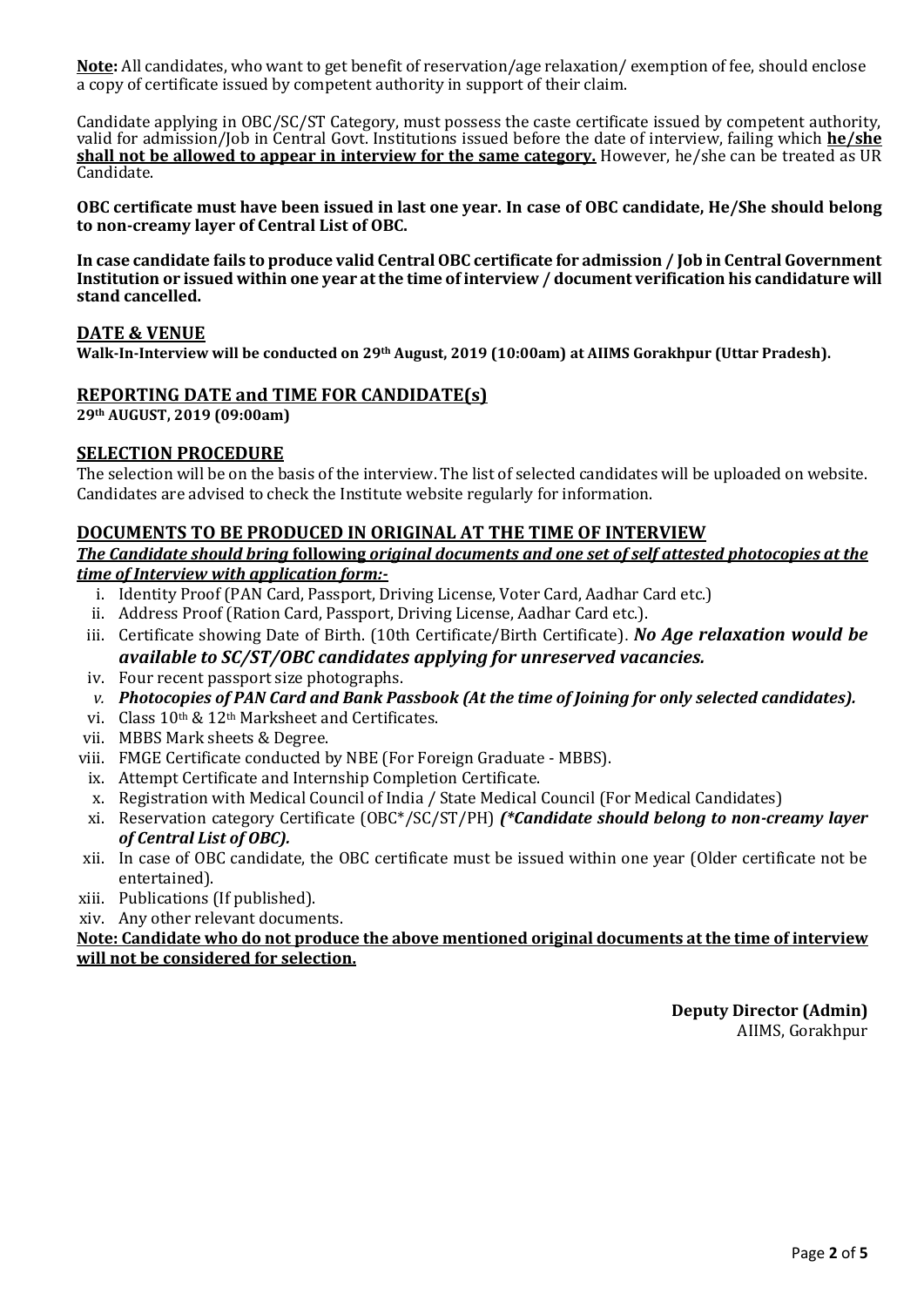## **ALL INDIA INSTITUTE OF MEDICAL SCIENCES, GORAKHPUR**

#### **Website: <http://www.aiimsjodhpur.edu.in/>aiimsgorakhpur**

#### **Annexure 'A' TERMS & CONDITIONS**

**Tenure: -** The tenure for the posts of Junior Residents (Medical) shall be as per Residency Scheme laid down by the Ministry of Health and Family Welfare, Government of India. The total duration of cannot be beyond tenure as Residency Scheme (Adhoc-Regular), in any circumstances including the duration of residency already rendered by the applicant in any hospital of govt. / public sector undertaking / autonomous bodies funded by the Govt. prior to this appointment, if any.

**Remuneration: -** The appointment will entitle the appointee to a remuneration as mentioned.

**Expiry of contract:** - The contract will automatically expire on completion of 12 months until it is renewed with mutual consent for the decided period. The contractual appointment can be terminated at any time by the Institute. The employee can also leave the Institute by giving 30 days' notice or one month salary in lieu thereof.

**Leave:** - The leave entitlement of the appointee shall be as per the Central Residency Scheme and Institute Policy.

The above posts are being filled-up purely on temporary basis, the candidate will have NO right to claim for permanent Employment under AIIMS or continuation of his/her services.

The Competent Authority reserves the right to change the number of vacancies, withdraw the process in full or in part and also the right to reject any or all applications received without assigning any reasons or giving notice etc.

The prescribed qualification is minimum requirement and mere possessing the same does not entitle any candidate for selection.

The applicants already in Government service shall have to produce Relieving Certificate from their present employer before joining the Institute. This appointment is whole time and private practice of any kind is prohibited.

He/She will have to work in shifts and can be posted at any place in /under the purview of the Institute.

He/She should also note that he/she will have to conform to the rules of discipline and conduct as applicable to the Institute employees.

No travelling or other allowances will be paid to the candidate for joining the post.

The candidate should not have been convicted by any Court of Law.

Canvassing in any form will render the candidate disqualified for the post.

If any declaration given or information furnished by the candidate proves to be false or if the candidate is found to have willfully suppressed any material information, he/she will be liable to be removed from services and such action as the appointing authority may deem fit.

The decision of the Competent Authority regarding selection of the candidate will be final and no representations will be entertained in this regard. The decision of the committee shall be final and binding.

### *All disputes will be subject to jurisdiction of Court of Law at GORAKHPUR (Uttar Pradesh).*

**Deputy Director (Admin)** AIIMS, Gorakhpur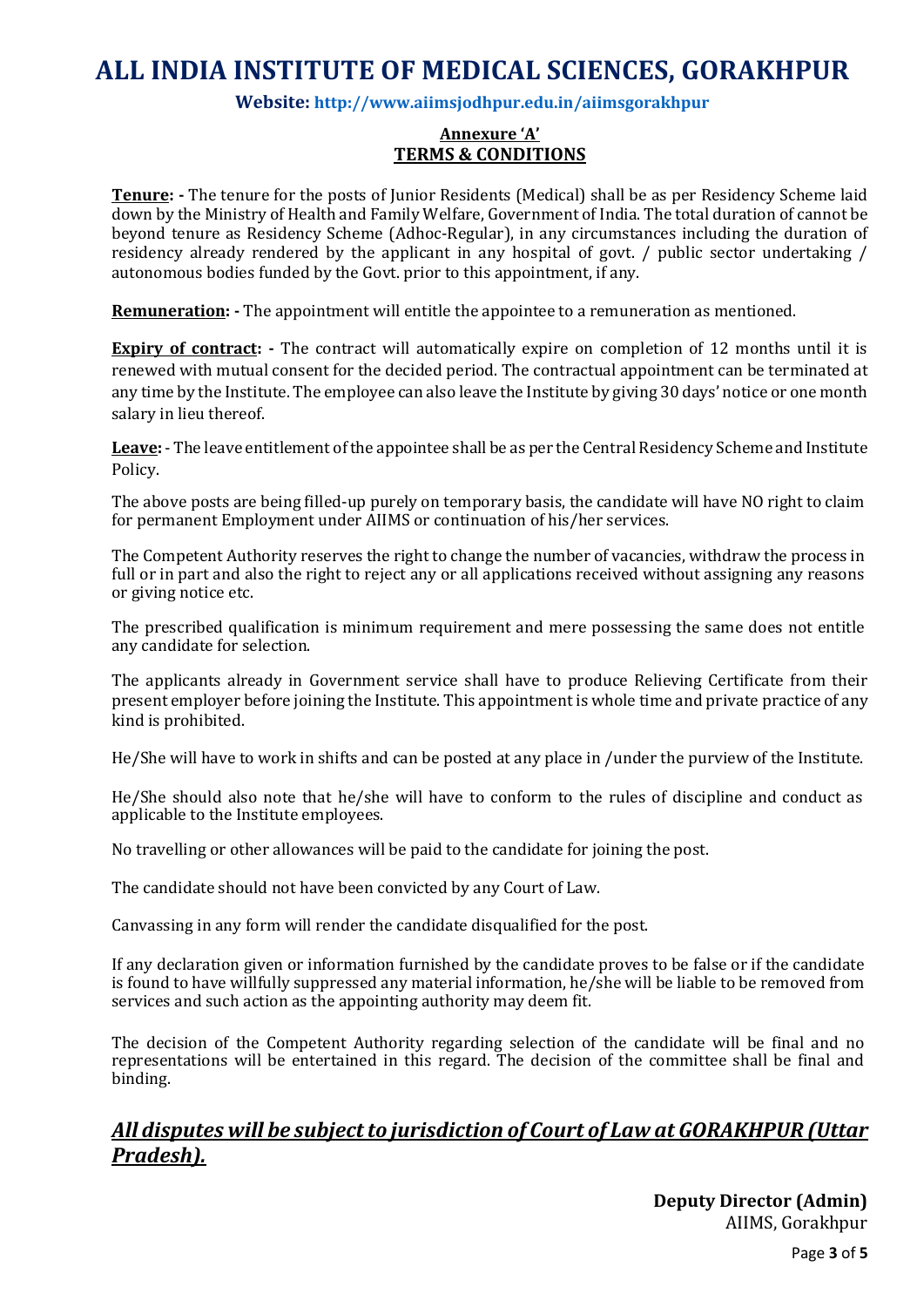# **ALL INDIA INSTITUTE OF MEDICAL SCIENCES, GORAKHPUR (UTTAR PRADESH)**

## **(To bring at the time of Interview)**

**Website: <http://www.aiimsjodhpur.edu.in/>aiimsgorakhpur**

| Advertisement No.                                                      |  |   | Admin/08/JR/2019-AIIMS.GKP |           |                         |              |   |   |  |                                                |  |  |  |  |                  |           |  |  |                                                         |  |  |  |  |  |
|------------------------------------------------------------------------|--|---|----------------------------|-----------|-------------------------|--------------|---|---|--|------------------------------------------------|--|--|--|--|------------------|-----------|--|--|---------------------------------------------------------|--|--|--|--|--|
| Name of the Department applied for                                     |  |   |                            |           |                         |              |   |   |  |                                                |  |  |  |  |                  |           |  |  | Please attached<br><b>Recent Passport</b><br>Size Photo |  |  |  |  |  |
| Name of the Post                                                       |  |   |                            |           |                         |              |   |   |  |                                                |  |  |  |  |                  |           |  |  |                                                         |  |  |  |  |  |
| Personal Details (IN CAPITAL LETTER'S)                                 |  |   |                            |           |                         |              |   |   |  |                                                |  |  |  |  |                  |           |  |  |                                                         |  |  |  |  |  |
| 1. Full Name                                                           |  |   |                            |           |                         |              |   |   |  |                                                |  |  |  |  |                  |           |  |  |                                                         |  |  |  |  |  |
| 2. Father's Name                                                       |  |   |                            |           |                         |              |   |   |  |                                                |  |  |  |  |                  |           |  |  |                                                         |  |  |  |  |  |
| 3. Address for<br><b>Correspondence with PIN</b><br><b>Code Number</b> |  |   |                            |           |                         |              |   |   |  |                                                |  |  |  |  |                  |           |  |  |                                                         |  |  |  |  |  |
| <b>4. Permanent Address</b><br>with PIN Code Number                    |  |   |                            |           |                         |              |   |   |  |                                                |  |  |  |  |                  |           |  |  |                                                         |  |  |  |  |  |
| 5. E-Mail Id<br><b>(IN BLOCK LETTERS ONLY)</b>                         |  |   |                            |           |                         |              |   |   |  |                                                |  |  |  |  |                  |           |  |  |                                                         |  |  |  |  |  |
| 6. Phone / Cell No.                                                    |  |   |                            | ٠         | 9                       | $\mathbf{1}$ |   |   |  |                                                |  |  |  |  |                  |           |  |  |                                                         |  |  |  |  |  |
| <b>Alternate Number (Mobile / Telephone)</b>                           |  |   |                            | $\ddot{}$ | 9                       | $\mathbf{1}$ |   |   |  |                                                |  |  |  |  |                  |           |  |  |                                                         |  |  |  |  |  |
| D<br>7. Date of Birth<br>(Please Attach Document for<br>Evidence)      |  | D | M                          | M         | Y                       | Y            | Y | Y |  | 8. Nationality<br>9. State to which you belong |  |  |  |  |                  |           |  |  |                                                         |  |  |  |  |  |
| 10. If Physically Challenged Candidate                                 |  |   |                            |           | <b>Type of Handicap</b> |              |   |   |  |                                                |  |  |  |  | % of Disability: |           |  |  |                                                         |  |  |  |  |  |
| 11. Category (Please Oonly) Tick Only                                  |  |   |                            |           |                         | <b>UR</b>    |   |   |  | OBC<br><b>SC</b>                               |  |  |  |  |                  | <b>ST</b> |  |  |                                                         |  |  |  |  |  |